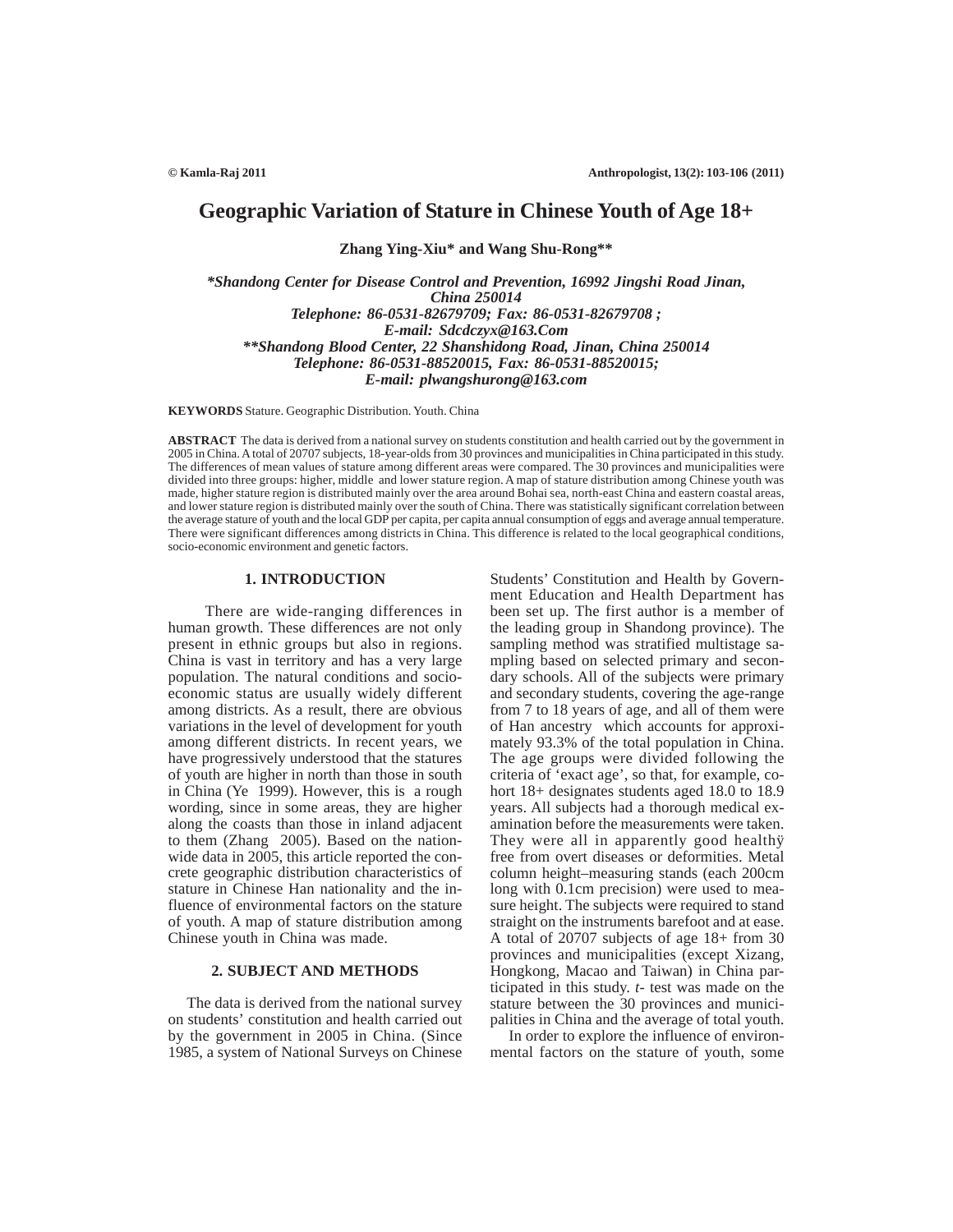major economic and climatic indicators in 30 provinces and municipalities in 2005 were obtained from the statistical yearbook released in the official website of China Statistics Bureau (http://www.stats.gov.cn/tjsj/ndsj), and the correlation coefficient between these indicators and the average stature of local youth was calculated.

# **3. RESULTS**

There were obvious geographic variations of stature among the Chinese youth of age 18+, the maximum values of difference were 7.90cm for urban male (Liaoning, 175.41cm; Guizhou, 167.51cm), 7.28cm for urban female (Shandong, 163.11cm; Guizhou, 155.83cm), 8.33cm for rural male (Beijing, 173.90cm; Guizhou,165.57cm) and 6.85cm for rural female (Tianjin, 161.16cm; Guizhou, 154.31cm). Within the whole country, the average stature of youth in Guizhou province is the lowest.

The results of *t*- test between the 30 provinces and municipalities in China and the average of total youth are given in Table 1. According to the results of *t*- test, the 30 provinces and municipalities were divided into three groups: higher, lower and middle stature region. The higher stature region is mean that the stature of youth from urban male, urban female, rural male and rural female for each province all significant above the total means  $(P< 0.05$ , or  $(0.01)$ , the lower stature region is mean that the stature of youth from urban male, urban female, rural male and rural female for each province all significant below the total means( $P < 0.05$ , or  $0.01$ ), and the middle stature region is mean those provinces except higher and lower stature region.

 **Table 1: Mean heights (cm), standard deviations of 18-year-old youth in 30 provinces and compare with the total average heights**

| Categories           | Regions                               |                  | Urban male                                          | Urban female     |                                                     | Rural male       |                                                     | Rural female     |                                                     |
|----------------------|---------------------------------------|------------------|-----------------------------------------------------|------------------|-----------------------------------------------------|------------------|-----------------------------------------------------|------------------|-----------------------------------------------------|
|                      |                                       | $\boldsymbol{n}$ | $Mean \pm SD$                                       | $\boldsymbol{n}$ | $Mean \pm SD$                                       | $\boldsymbol{n}$ | $Mean \pm SD$                                       | $\boldsymbol{n}$ | $Mean \pm SD$                                       |
|                      | <i>Higher Stature</i> 1, Heilongjiang | 152              | $173.75 \pm 6.89*$                                  | 151              | $161.29 \pm 5.34*$                                  | 141              | $172.71 \pm 5.74*$                                  | 150              | $160.41 \pm 4.72*$                                  |
|                      | 2, Jilin                              | 181              | $173.91 \pm 5.43*$                                  | 176              | 161.46±4.79*                                        | 179              | 171.99±5.43*                                        | 179              | $160.15 \pm 4.50*$                                  |
|                      | 3, Liaoning                           | 158              | $175.41 \pm 5.88*$                                  | 160              | $161.51 \pm 5.54*$                                  | 157              | 173.06±6.38*                                        | 152              | $160.46 \pm 5.49*$                                  |
|                      | 4, Beijing                            | 213              | 174.97±6.76*                                        | 221              | $162.23 \pm 5.41*$                                  | 165              | 173.90±5.24*                                        | 166              | $160.22 \pm 5.00*$                                  |
|                      | 5, Tianjin                            | 166              | 174.59±6.15*                                        | 168              | $162.06\pm6.09*$                                    | 153              | $173.51 \pm 6.01*$                                  | 149              | $161.16 \pm 5.57*$                                  |
|                      | 6, Hebei                              | 174              | $174.14 \pm 5.98*$                                  | 188              | $160.69 \pm 5.45*$                                  | 191              | $171.10\pm 6.37*$                                   | 216              | $159.47 \pm 5.29*$                                  |
|                      | 7, Shandong                           | 166              | $175.31 \pm 6.09*$                                  | 156              | $163.11 \pm 5.47*$                                  | 177              | $173.22 \pm 6.05*$                                  | 178              | $160.18 \pm 6.07*$                                  |
|                      | 8, Jiangsu                            | 220              | $173.86 \pm 5.44*$                                  | 211              | 160.60±4.94*                                        | 250              | 171.58±5.56*                                        | 205              | $160.13 \pm 5.07*$                                  |
|                      | 9. Shanghai                           | 150              | $173.68 \pm 6.05*$                                  | 150              | $161.72 \pm 4.95*$                                  | 150              | $172.67 \pm 5.40*$                                  | 150              | $159.64 \pm 5.18*$                                  |
| Middle Stature       | 10, Xinjiang                          | 213              | $172.08 \pm 5.92$                                   | 215              | $160.50 \pm 5.81$                                   | 213              | $171.21 \pm 5.78*$                                  | 203              | $159.39 \pm 5.07*$                                  |
|                      | 11, Qinghai                           | 153              | $172.41 \pm 5.46$                                   | 153              | $160.12 \pm 5.08$                                   | 152              | $166.56 \pm 8.07$ <sup><math>\triangle</math></sup> | 167              | $158.14 \pm 4.96$                                   |
|                      | 12, Gansu                             | 184              | 172.56±5.84                                         | 166              | $159.59 \pm 5.35$                                   | 188              | $169.90 \pm 5.50$                                   | 196              | 157.90±4.85                                         |
|                      | 13, Neimenggu                         | 127              | $172.83 \pm 6.25$                                   | 130              | $160.26 \pm 5.27$                                   | 163              | $171.24 \pm 5.72*$                                  | 170              | $158.70 \pm 5.33$                                   |
|                      | 14, Ningxia                           | 218              | $172.64 \pm 6.29$                                   | 219              | $160.02 \pm 5.42$                                   | 236              | $169.82 \pm 5.67$                                   | 226              | $158.39 \pm 5.30$                                   |
|                      | 15, Shaanxi                           | 150              | $170.96 \pm 6.07$                                   | 150              | $158.95 \pm 5.26$                                   | 150              | $168.34 \pm 5.95^{\circ}$                           | 150              | $157.02{\pm}4.78^{\Delta}$                          |
|                      | 16, Shanxi                            | 150              | $172.57 \pm 5.52$                                   | 150              | $160.94 \pm 4.83*$                                  | 150              | $170.39 \pm 5.39$                                   | 150              | $158.32{\pm}4.84$                                   |
|                      | 17, Henan                             | 180              | $172.32 \pm 5.57$                                   | 179              | $159.75 \pm 5.21$                                   | 180              | $170.85 \pm 4.99$                                   | 179              | 158.91±4.94*                                        |
|                      | 18, Hubei                             | 185              | $170.95 \pm 5.97$                                   | 176              | $158.56\pm4.86^{\Delta}$                            | 186              | $169.56 \pm 6.12$                                   | 190              | $157.25 \pm 5.34$                                   |
|                      | 19, Zhejiang                          | 152              | $171.50 \pm 5.43$                                   | 150              | $158.94 \pm 5.13^{\circ}$                           | 151              | $170.80 \pm 5.51$                                   | 150              | $158.32 \pm 4.43$                                   |
|                      | 20, Fujian                            | 183              | $172.42 \pm 5.19$                                   | 196              | $160.23 \pm 4.92$                                   | 228              | $170.29 \pm 5.56$                                   | 236              | 158.96±5.33*                                        |
| <b>Lower Stature</b> | 21, Sichuan                           | 190              | $170.32 \pm 5.87$ <sup><math>\triangle</math></sup> | 322              | $158.52 \pm 5.56^{\circ}$                           | 216              | $167.19 \pm 5.51^{\circ}$                           | 301              | $156.30\pm4.89^{\circ}$                             |
|                      | 22, Chongqing                         | 175              | $167.74 \pm 6.22^{\Delta}$                          | 150              | $156.16 \pm 5.32^{\circ}$                           | 179              | $166.51 \pm 5.50^{\circ}$                           | 172              | $155.40 \pm 4.67$ <sup><math>\triangle</math></sup> |
|                      | 23, Yunnan                            | 161              | $170.64 \pm 6.59$ <sup><math>\triangle</math></sup> | 164              | $158.59 \pm 5.95^{\circ}$                           | 164              | $168.81 \pm 5.57$ <sup><math>\triangle</math></sup> | 165              | $157.01 \pm 5.31^{\circ}$                           |
|                      | 24, Guizhou                           | 150              | $167.51 \pm 5.84^{\circ}$                           | 150              | 155.83±5.17 <sup>^</sup>                            | 150              | $165.57 \pm 5.85^{\circ}$                           | 150              | $154.31 \pm 5.01^{\circ}$                           |
|                      | 25, Hunan                             | 158              | $169.94 \pm 5.29^{\circ}$                           | 143              | $158.63 \pm 5.34^{\circ}$                           | 155              | $168.70 \pm 5.84^{\circ}$                           | 154              | $156.48 \pm 6.22^{\Delta}$                          |
|                      | 26, Guangxi                           | 150              | $170.18 \pm 5.27$ <sup><math>\triangle</math></sup> | 150              | $157.18 \pm 5.30^{\circ}$                           | 150              | $167.46 \pm 6.00^{\circ}$                           | 150              | $155.85 \pm 5.09^{\circ}$                           |
|                      | 27, Guangdong                         | 150              | $170.77 \pm 5.75^{\circ}$                           | 150              | $158.05 \pm 5.44^{\circ}$                           | 150              | $167.34 \pm 5.00^{\circ}$                           | 150              | $155.74 \pm 5.08^{\circ}$                           |
|                      | 28, Hainan                            | 167              | $169.04 \pm 5.17^{\circ}$                           | 149              | $156.87 \pm 4.74^{\Delta}$                          | 209              | $167.48 \pm 5.99$ <sup><math>\triangle</math></sup> | 135              | $155.73 \pm 5.17^{\circ}$                           |
|                      | 29, Jiangxi                           | 153              | $170.45 \pm 6.22^{\Delta}$                          | 154              | $158.62 \pm 6.09$ <sup><math>\triangle</math></sup> | 155              | $167.90 \pm 5.22^{\Delta}$                          | 154              | $155.75 \pm 5.10^4$                                 |
|                      | 30, Anhui                             | 150              | $169.72 \pm 5.90^{\circ}$                           | 150              | $158.56 \pm 5.15^{\circ}$                           | 150              | $168.43 \pm 5.69$ <sup><math>\triangle</math></sup> | 150              | $156.70 \pm 5.44^{\circ}$                           |
| Total                |                                       |                  | 5079 171.89±6.39                                    |                  | 5147 159.78 ± 5.60                                  |                  | 5238 170.14±6.07                                    |                  | 5243 158.11 $\pm$ 5.43                              |

\* Significant above the total average height P< 0.01 or 0.05; ∆ Significant below the total average height P<0.01 or 0.05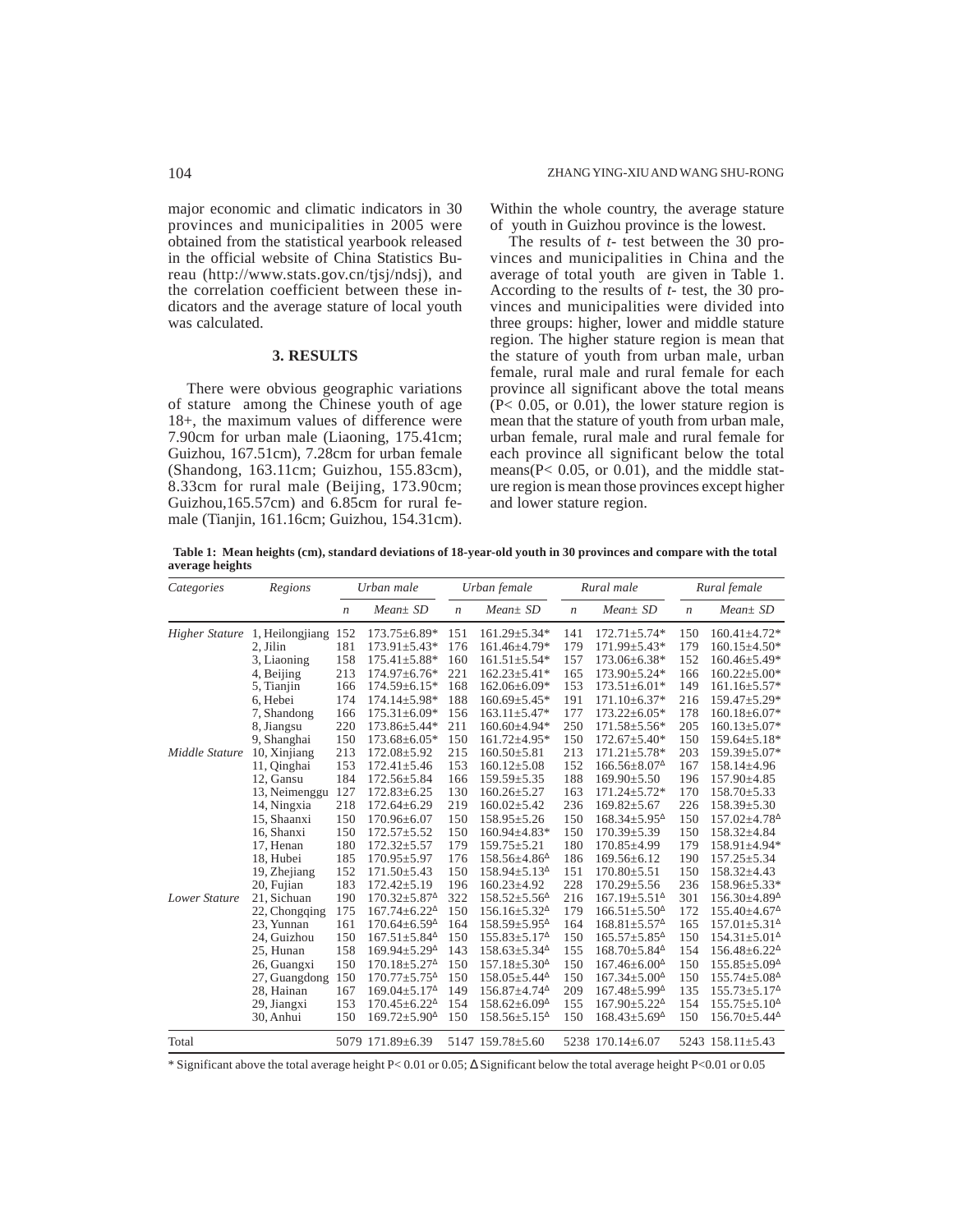This study has shown that the higher, middle and lower stature regions consist of nine, eleven and ten provinces respectively. The average statures of youth in the three groups were calculated respectively. The average statures were 174.40cm, 171.65cm and 169.62cm for urban male, 172.62cm, 170.41cm and 167.53cm for rural male, 161.61cm, 159.81cm and 157.70cm for urban female and 160.20cm, 158.33cm and 155.94cm for rural female respectively. The average values of difference in stature between higher and lower stature region were 4.78cm for urban male, 5.09cm for rural male, 3.91cm for urban female and 4.26cm for rural female respectively.

 Figure 1 shows the district distribution of stature in Chinese youth. We can clearly find out that higher stature region is distributed mainly over the area around Bohai sea northeast China and eastern coastal areas, and lower stature region is distributed mainly over the south of China.

### **4. DISCUSSION**

There are wide-ranging differences in human growth. These differences are not only present in ethnic groups but also in regions. The obvious geographic variation of stature can be found in different countries as well as districts in the same country (Meredith 1971; Boldsen et al. 1984; Ji et al. 1991; Schmidt et al. 1995; Cavelaars et al. 2000; Padez 2002). China is vast in territory and has a very large population. As the natural conditions and socio-economic status are different among districts, the geographic variation of stature for youth is obviously too. Based on the nationwide data in 1985, the distribution of stature among rural Chinese youth from 28 provinces was analyzed. There is a tendency in the whole country that the statures are higher in north than in the south (Tang et al. 1994). More precisely, they are higher along the coasts than those in inla-



## **Fig. 1. The map of stature distribution in Chinese youth**

**+ Higher Stature Region:** 1,Heilongjiang; 2,Jilin; 3,Liaoning; 4,Beijing; 5,Tianjin; 6,Hebei; 7,Shandong; 8,Jiangsu; 9,Shanghai.

 **Middle Stature Region:** 10,Xinjiang; 11,Qinghai; 12,Gansu; 13,Neimenggu; 14,Ningxia; 15,Shaanxi; 16,Shanxi; 17,Henan; 18,Hubei; 19,Zhejiang; 20,Fujian.

**- Lower Stature Region:** 21,Sichuan; 22,Chongqing; 23,Yunnan; 24,Guizhou; 25,Hunan; 26,Guangxi; 27,Guangdong; 28,Hainan; 29,Jiangxi; 30,Anhui.